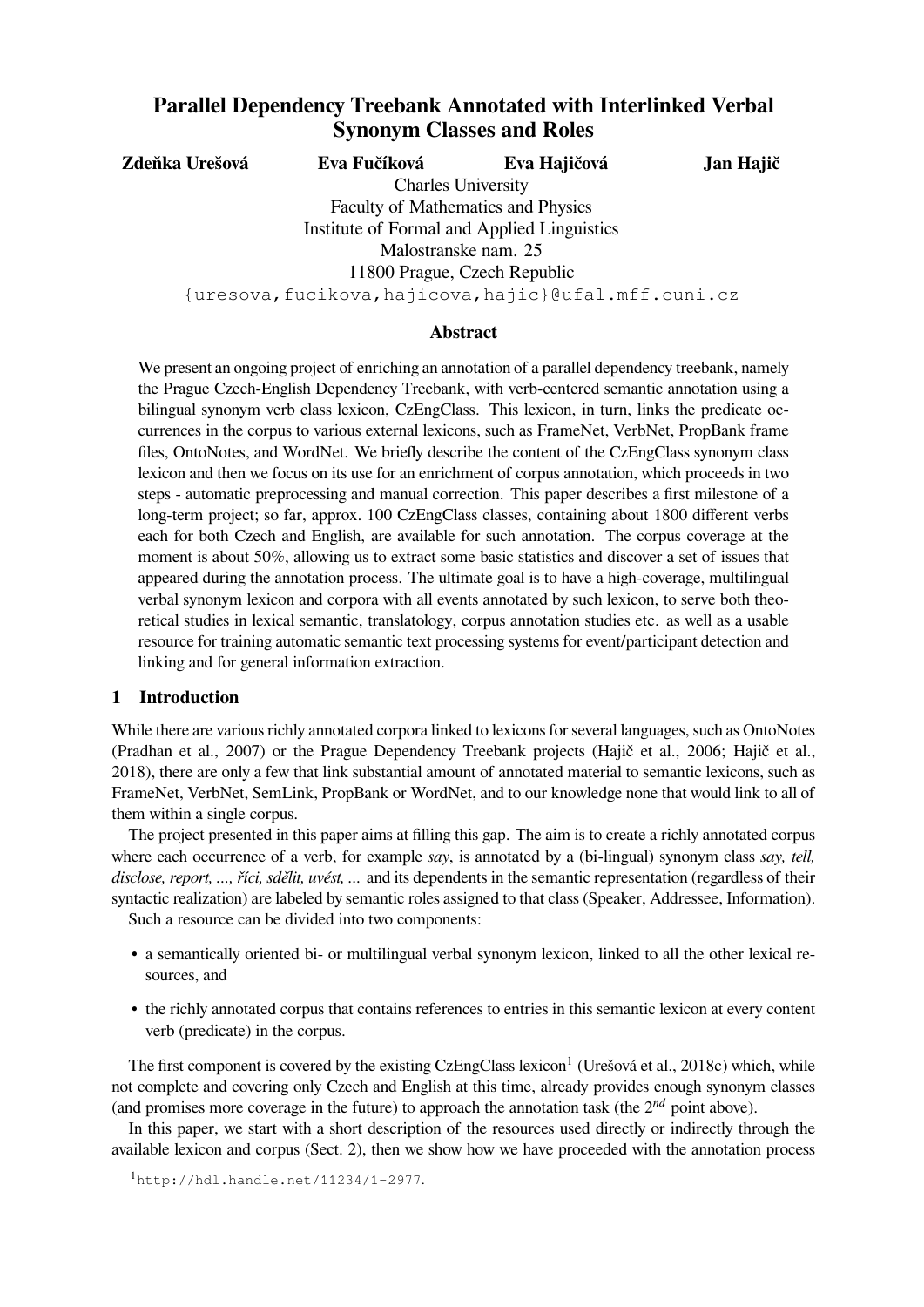(Sect. 3) and present the basic statistics of the automatic part of the annotation part of the process as applied to the whole corpus (Sect. 4). Manual corrections performed on a sample of 100 verb-pair occurrences are described in Sect. 5, giving a first glimpse of the effort needed to complete the manual part of the annotation for the whole corpus. Sect. 6 describes some lessons learned, summarizes the findings and provides some hints for future work.

## **2 Original Resources Used**

The main resource is the CzEngClass lexicon. Its entries serve as the target of reference links attached to verb occurrences in the corpus (Urešová et al., 2018a).

## **2.1 The Lexicons**

## **2.1.1 The CzEngClass Lexicon**

The CzEngClass lexicon has the following structure (Fig. 1):



Figure 1: CzEngClass lexicon & other resources (from (Urešová et al., 2018a))

The lexicon consists of cross-lingual synonym classes which group verb senses (of different verbs) that have the same or similar meaning<sup>2</sup> and the (valency) arguments of which can be mapped to a common set of semantic roles, called a *Roleset*. The semantic roles (SRs) are assigned to all the members of one synonym class, and mapped individually to their valency arguments as captured for those verb senses in the EngVallex (Cinková et al., 2014) and PDT-Vallex (Hajič et al., 2003) lexicons.<sup>3</sup> In Fig. 1, the lexicons are depicted as the square boxes on the left and right, just below the CzEngClass core lexicon depiction on top in the big rectangular box, where each oval shows one synonym class; the purple rectangular boxes on the bottom of one class present the common set of semantic roles for that class: Agent, Item, Change).

 $2$ The notion of "same or similar meaning" is used here rather intuitively, as the understanding of "synonymy" itself varies quite substantially. However, adding the mapping condition between roles and arguments helps to use more substantiated and evidenced criterion for deciding which verbs belong to the particular class.

 $3$ The valency lexicons use labels like ACT for Actor – the first argument, and PAT for Patient – the second argument, (Sgall et al., 1986).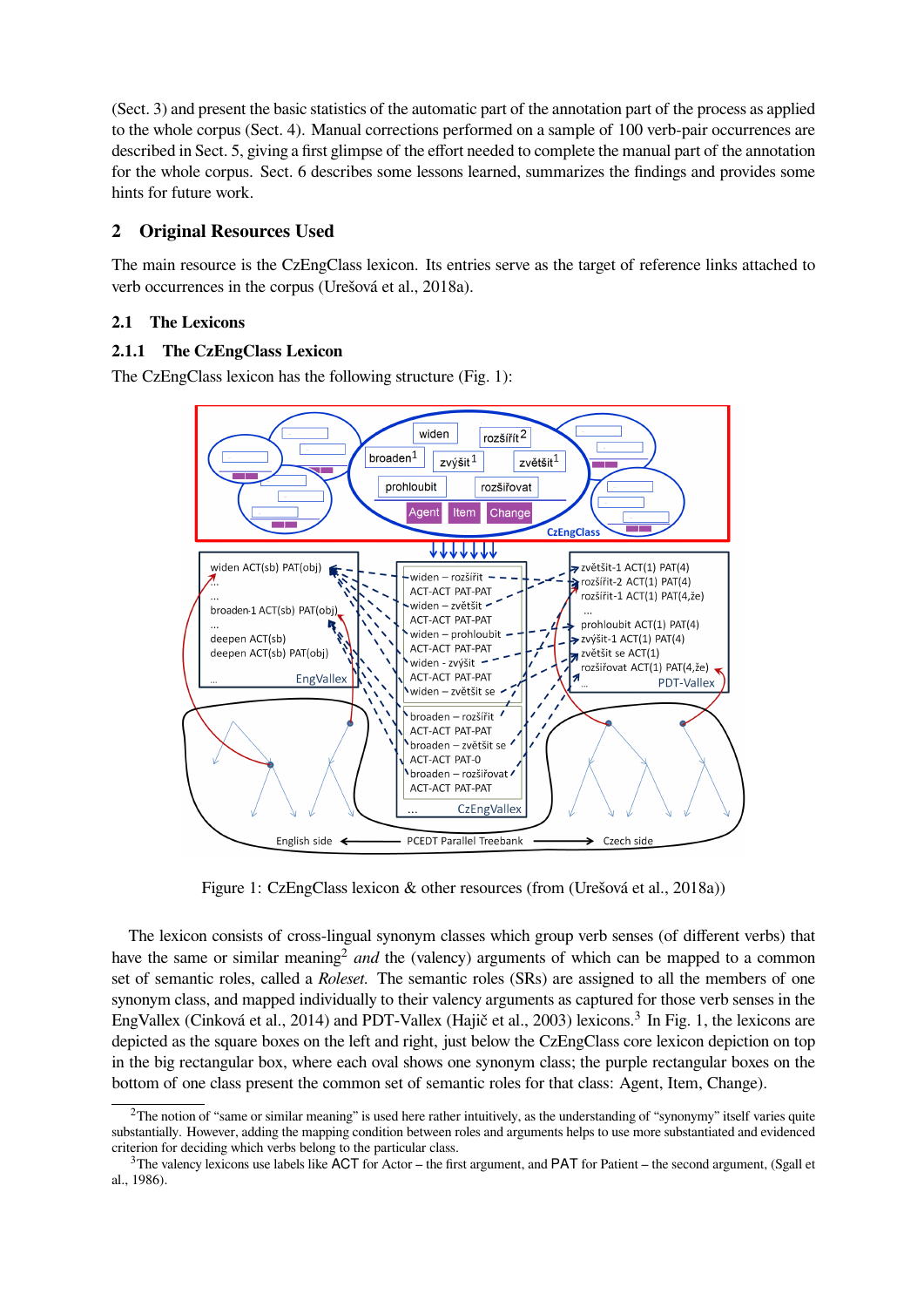The SRs are simultaneously linked to the existing verbal pairings (translational equivalents) found in the CzEngVallex lexicon (Urešová et al., 2016). CzEngVallex (the large box in the middle of Fig. 1) is in turn linked to the PCEDT parallel corpus (see the bottom of Fig. 1). In addition, CzEngClass entries refer also to several existing semantic lexicons (Sect. 2.1.2). More details on the mapping of SRs to valency slots of the corresponding valency lexicon entries are presented later in this paper, with examples in Tables 1 and 2.

The examples show some of the basic properties of the entries in the CzEngClass lexicon, and illustrate some specific issues that had to be dealt with.

| Class: surprise – překvapit         |                          |                         |  |  |  |  |
|-------------------------------------|--------------------------|-------------------------|--|--|--|--|
|                                     | Roleset (semantic roles) |                         |  |  |  |  |
| Class Member (sense ID)             | Experiencer              | <b>Stimulus</b>         |  |  |  |  |
| surprise (EngVallex-ID-ev-w3269f1)  | <b>PAT</b>               | <b>ACT and/or MEANS</b> |  |  |  |  |
| překvapit (PDT-Vallex-ID-v-w4862f1) | <b>PAT</b>               | <b>ACT and/or MEANS</b> |  |  |  |  |
| ohromit (PDT-Vallex-ID-v-w3015f1)   | <b>PAT</b>               | <b>ACT and/or MEANS</b> |  |  |  |  |

Table 1: Example verbal synonym class for *surprise – překvapit* with role mappings (simplified)

In Table 1, a relatively "regular" (and small) synonym class is presented. This class (*surprise – překvapit*) bears two semantic roles: Experiencer and Stimulus. These roles are mapped, for each class member, to the valency slots associated with the individual verbs in the PDT-Vallex and EngVallex valency lexicons. In this class, the mapping is the same for all verbs in the class. We can also observe here a non-trivial (non-1:1) mapping, namely that the Stimulus is not always expressed by an ACTor alone. For example, in *Mr. X.* ACT *surprised Mr. Y.* PAT *by claiming.*MEANS *the prize for himself.*, the role Stimulus is formed by joining of both Mr. X and the "claiming event" (for which Mr. X is in fact the ACTor).<sup>4</sup>

In Table 2, the class *decline – odmítnout* exposes another frequent phenomenon, namely that the same role is mapped to different valency slots with different class members (ADDR vs. ORIG; in other classes, frequent pairs mapped to the same role are DIR1 and ORIG or ACT and LOC). This is mostly caused by the principles and conventions used in the underlying FGD valency theory (Sgall et al., 1986; Panevová, 1974), as reflected in the valency lexicons. At the same time, it exemplifies that *from the semantic perspective*, the valency slot labeling as determined by the rules and conventions of the FGD theory (or any other valency theory, for that matter) is not crucial, since the mapping provides the flexibility to relate them to the right semantic role(s). This example also shows that some verbs are included in that class, even if they do not express some semantic role from the Roleset by using a clearly assigned valency slot or any other modifier. Such a role (here, the Proposer) is deemed to be necessarily understood from a wider context.<sup>5</sup> For example, *deny* (more precisely, its sense identified by EngVallex-ID-ev-ev-w876f1) and *refuse* (EngVallex-ID-ev-w@2598f1) both being without an obligatory ADDR, display this behavior. The (semantic) complementation assigned to the role of Proposer is for such cases marked as  $\#sb$  ("somebody"), and it is assumed that in the process of corpus annotation, it will be inserted to the resulting representation and connected by a (semantic) co-reference link to the actual Proposer. The last column (Restrictions or requirements) of the Table 2 may contain additional requirements on the class member or its mapping to be valid, such as negation (*přijmout* in Czech means *accept*, cf. last line of Table 2).

## **2.1.2 External Lexicons**

The CzEngClass lexicon, as mentioned above, indirectly refers each verb at each entry to the following external lexicons (Urešová et al., 2018a):

• The Berkeley FrameNet (Baker et al., 1998; Ruppenhofer et al., 2006; Fillmore, 1976; Fillmore, 1977), a lexical database of English, $<sup>6</sup>$ </sup>

<sup>&</sup>lt;sup>4</sup>This example does not claim anything special about (non-)agentive subjects - it rather shows that mapping between SRs and valency slots does not have to be necessarily 1:1.

<sup>5</sup>For such cases, CzEngClass uses specific pseudo-functors, such as #any,#sb, and #sth.

<sup>6</sup>https://framenet.icsi.berkeley.edu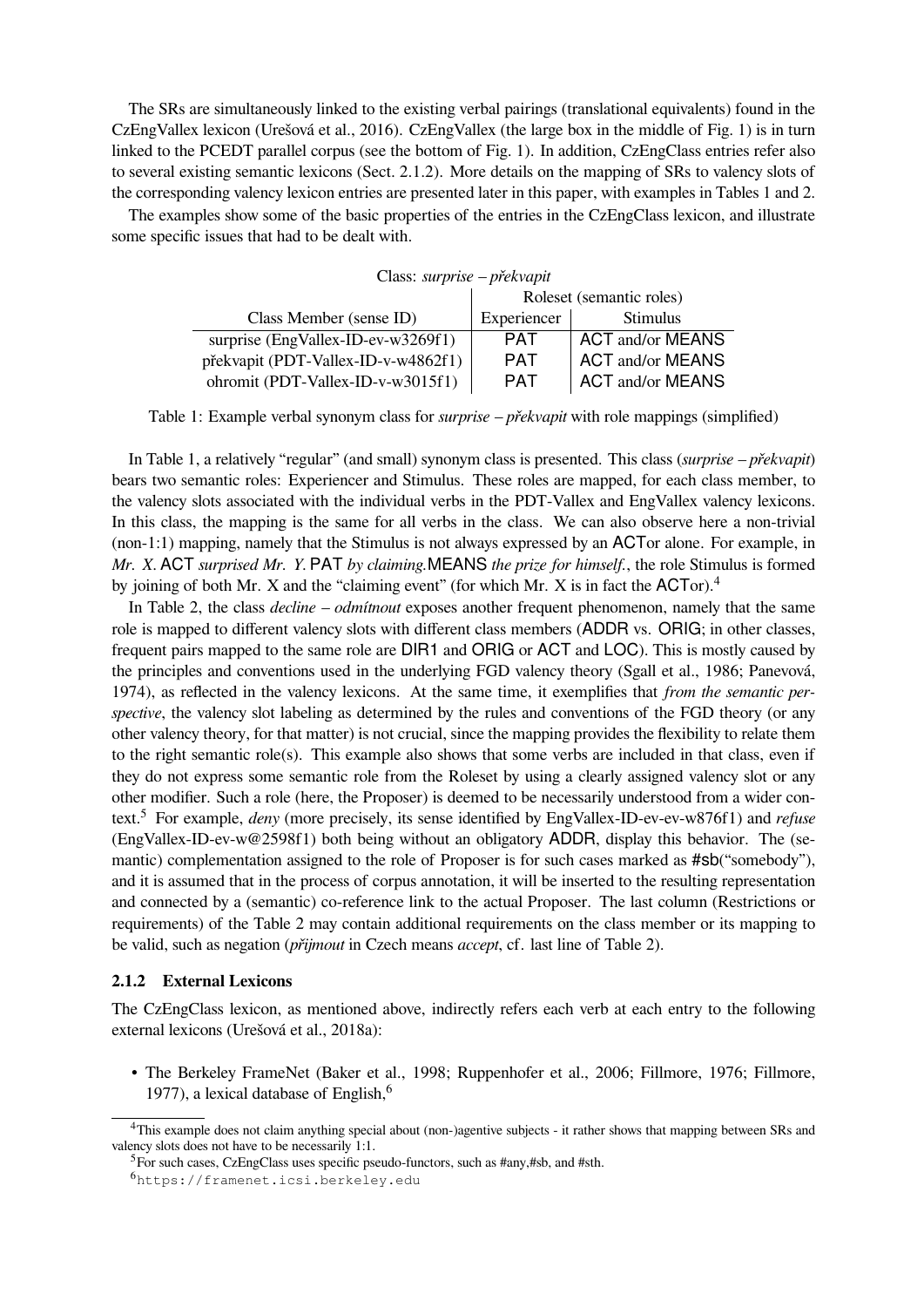| Class: <i>decline – odmitnout</i>   |                          |             |            |                     |  |
|-------------------------------------|--------------------------|-------------|------------|---------------------|--|
|                                     | Roleset (semantic roles) |             |            | <b>Restrictions</b> |  |
| Class Member (sense ID)             | Authority                | Proposer    | Proposal   | or requirements     |  |
| decline (EngVallex-ID-ev-w829f1)    | <b>ACT</b>               | <b>ADDR</b> | <b>PAT</b> |                     |  |
| deny (EngVallex-ID-ev-ev-w876f1)    | ACT                      | #sb         | <b>PAT</b> |                     |  |
| deny (EngVallex-ID-ev-ev-w876f2)    | ACT                      | <b>ADDR</b> | <b>PAT</b> |                     |  |
| odmítnout (PDT-Vallex-ID-v-w2785f1) | <b>ACT</b>               | #sb         | <b>PAT</b> |                     |  |
| refuse (EngVallex-ID-ev-w@2598f1)   | <b>ACT</b>               | #sb         | <b>PAT</b> |                     |  |
| přijmout (PDT-Vallex-ID-v-w5161f3)  | ACT                      | ORIG        | <b>PAT</b> | negation            |  |

#### Class: *decline – odmítnout*

Table 2: Example class for *decline – odmítnout* with role mappings (simplified, from 24 verbs)

- VerbNet (Schuler, 2006; Duffield et al., 2007; Kipper et al., 2006), a class-based verb lexicon<sup>7</sup> with syntactic and semantic information of English verbs,
- PropBank (Palmer et al., 2005), linked to the OntoNotes corpus,<sup>8</sup>
- SemLink (Palmer,  $2009$ )<sup>9</sup> which connects the above lexicons, and
- WordNet (Miller, 1995; Fellbaum, 1998). $10$

The external links allow to compare and use these lexical resources with the annotated corpus, but for the proper semantic annotation are not used except as a source of secondary knowledge for the annotator when making annotation decisions. $11$ 

## **2.2 The PCEDT Corpus**

For this project, the Prague Czech-English Dependency Treebank (PCEDT), as available from  $LDC^{12}$ , described in (Hajič et al., 2012), is used. It contains about 55,000 sentences on each language side. The English side is the Wall Street Journal part of the Penn Treebank and the Czech side is its translation. Both sides are annotated for the so-called *Tectogrammatical Representation* (TR), used for the Prague Dependency Treebank family of projects (Hajič et al., 2006). Most importantly, content verbs are annotated by their corresponding valency lexicon entries as captured in the PDT-Vallex lexicon (Urešová et al., 2014) on the Czech side and in the EngVallex (Cinková et al., 2014; Cinková, 2006) on the English side.

As described in (Urešová et al., 2018a) (and in Sect. 2.1 above), the PCEDT corpus has been used as a source information for building the CzEngClass lexicon, raising the question of why the annotation cannot be fully deterministic. However, the classes are in principle independent of the PCEDT data and they underwent manual pruning; it is thus likely we get ambiguous (or even no) annotation by simply following the links from the CzEngClass entries directly to the corpus. In any case, the coverage of the CzEngClass entries will be relatively high, since they have been extracted from the same corpus in the first place.

## **3 The Annotation Process**

## **3.1 Data Structure for Added Node Attributes (Technical Description, for Reference)**

For the annotation process, we have used the valency reference IDs of individual verbs captured in both appropriate valency lexicons and also in the CzEngClass classes. In the PCEDT corpus, both on the Czech as well as English side, each occurrence of a content verb is annotated with such a valency frame ID. It is thus straightforward to "inverse" the mapping automatically, and include a reference to the class ID with

<sup>7</sup>http://verbs.colorado.edu/~mpalmer/projects/verbnet.html

<sup>8</sup>http://propbank.github.io/

<sup>9</sup>https://verbs.colorado.edu/semlink/

<sup>10</sup>https://wordnet.princeton.edu/

 $11$ It should be noted that the coverage of these lexicons, at least based on the links found in CzEngClass, is not sufficient to allow for a systematic use in the annotation process, both automatic and manual.

<sup>12</sup>https://catalog.ldc.upenn.edu/LDC2012T08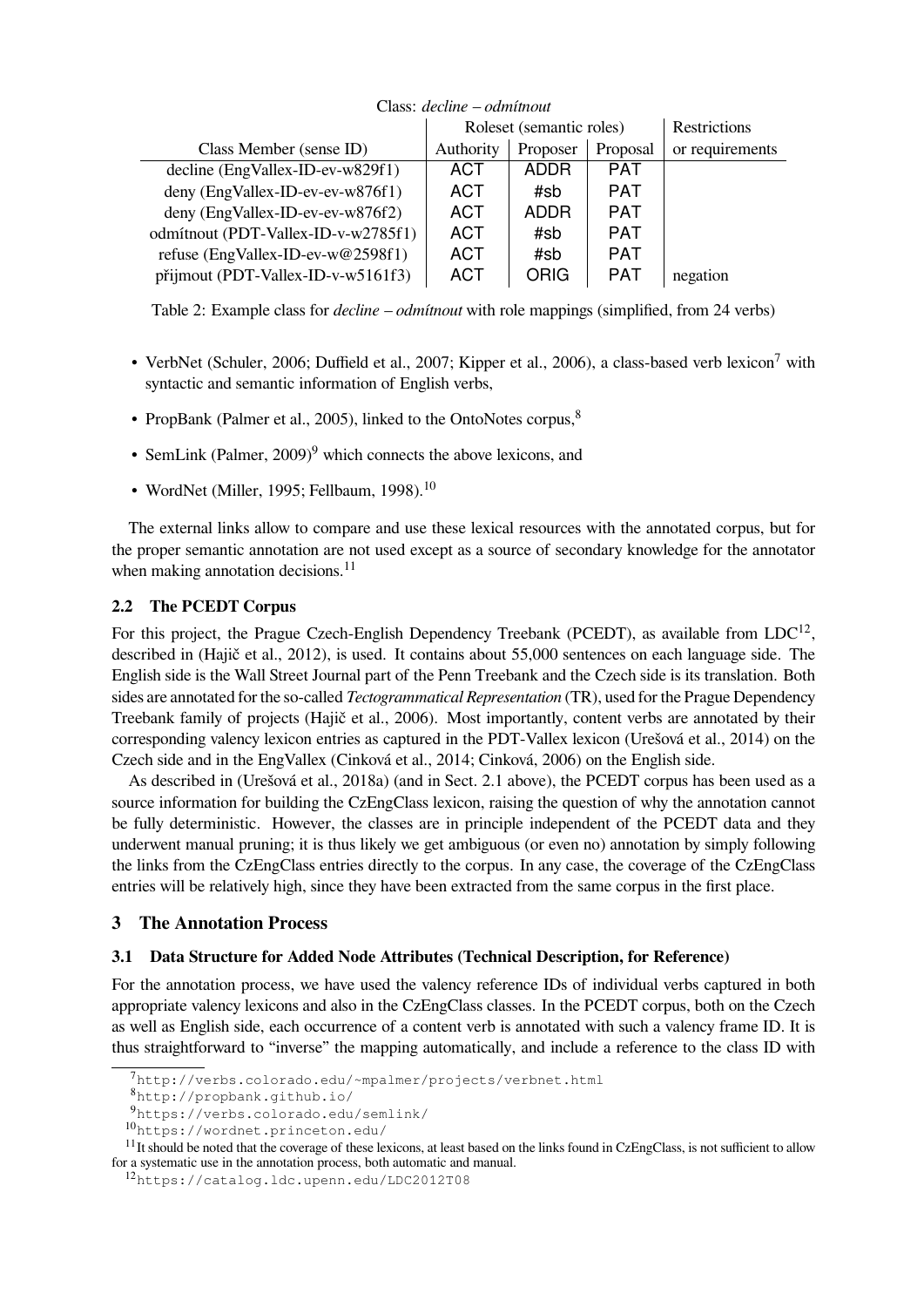each content verb (or at least to those contained already in CzEngClass). The "inversion" is meant with reference to the Fig. 1, where the arrows are driven top down. In the present project, the goal is to have direct reference links *from* the corpus at the bottom of Fig. 1 to the individual entries in the red box on the top. The CzEngClass resource in its current version 0.3<sup>13</sup> assigns IDs to each verb in every class; these IDs are being used as the final reference of the verbs in the PCEDT. The annotation schema (at the highest, TR level) has been extended by the items (attributes) listed in Table 3.

| Attribute            | Description                                         |
|----------------------|-----------------------------------------------------|
| syn_class            | root attribute container for the semantic reference |
| syn_class/class      | class container (of current node)                   |
| /class/class.rf      | ID of the class                                     |
| /class/rep           | human-readable class name(s)                        |
| syn_class/semrel     | sem. role container (rel. to parent node)           |
| semrel/semrole       | semantic role                                       |
| semrel/form_         | required form                                       |
| semrel/spec_         | additional information                              |
| /semrel/fromclass.rf | class to which the role belongs                     |

Table 3: The attributes for semantic (synonym classes) extension of Tectogrammatical Representation

The syn class structured attribute contains either the class reference (class.rf), or the appropriate semantic role (semrole), or both (for predicates that are at the same time arguments to other predicates, typically roots of embedded clauses). The fromclass.rf attribute of each semantic role is necessary for temporarily ambiguous assignment of classes to its effective parent predicate, or in case of multiple effective parents (in coordination structures etc.), for keeping the same distinction permanent in the annotation.

## **3.2 Assignment of Classes**

The initial assignment of CzEngClass classes to the verb occurrences in the corpus has been done automatically. First, for each occurrence of a content verb in the corpus, its valency reference is retrieved and searched for in the CzEngClass lexicon (checking each member in each class). If found, the class to which this class member belongs is recorded with the content verb node in the corpus (the syn class/class/class.rf attribute) and the other attribute (rep) is filled appropriately.

As already explained in part in the last paragraph of Sect. 2.2, it is possible that a verb (as identified by its valency frame ID) is found in more than one synonym class, and therefore that each occurrence of that verb is annotated by several classes. In theory, this should not happen if the valency lexicon entries distinguish all possible verb senses, as they in principle should (Hajič et al., 2003). However, as the "senses" are defined, within the valency theory used, at the linguistic meaning level (and not fully semantically), there is no contradiction in the fact that some valency entries appear in several (semantically defined) synonym classes. Thus, there is no reason to "blame" the valency lexicons in such a case, and semantic differences will have to - naturally - be resolved during (semantic) corpus annotation.

## **3.3 Assignment of Semantic Roles**

After an appropriate CzEngClass class is assigned to a verb node in the semantic representation of the corpus, the arguments are mapped to the semantic roles associated with that class and they are also filled into the syn\_class/semrel attributes of the syn\_class structure of the argument's nodes. The automatic part of the assignment proceeds as follows:

• all the argument nodes of the given predicate are identified, based on the valency frame of the predicate verb as originally recorded in the corpus;

<sup>13</sup>http://hdl.handle.net/11234/1-2977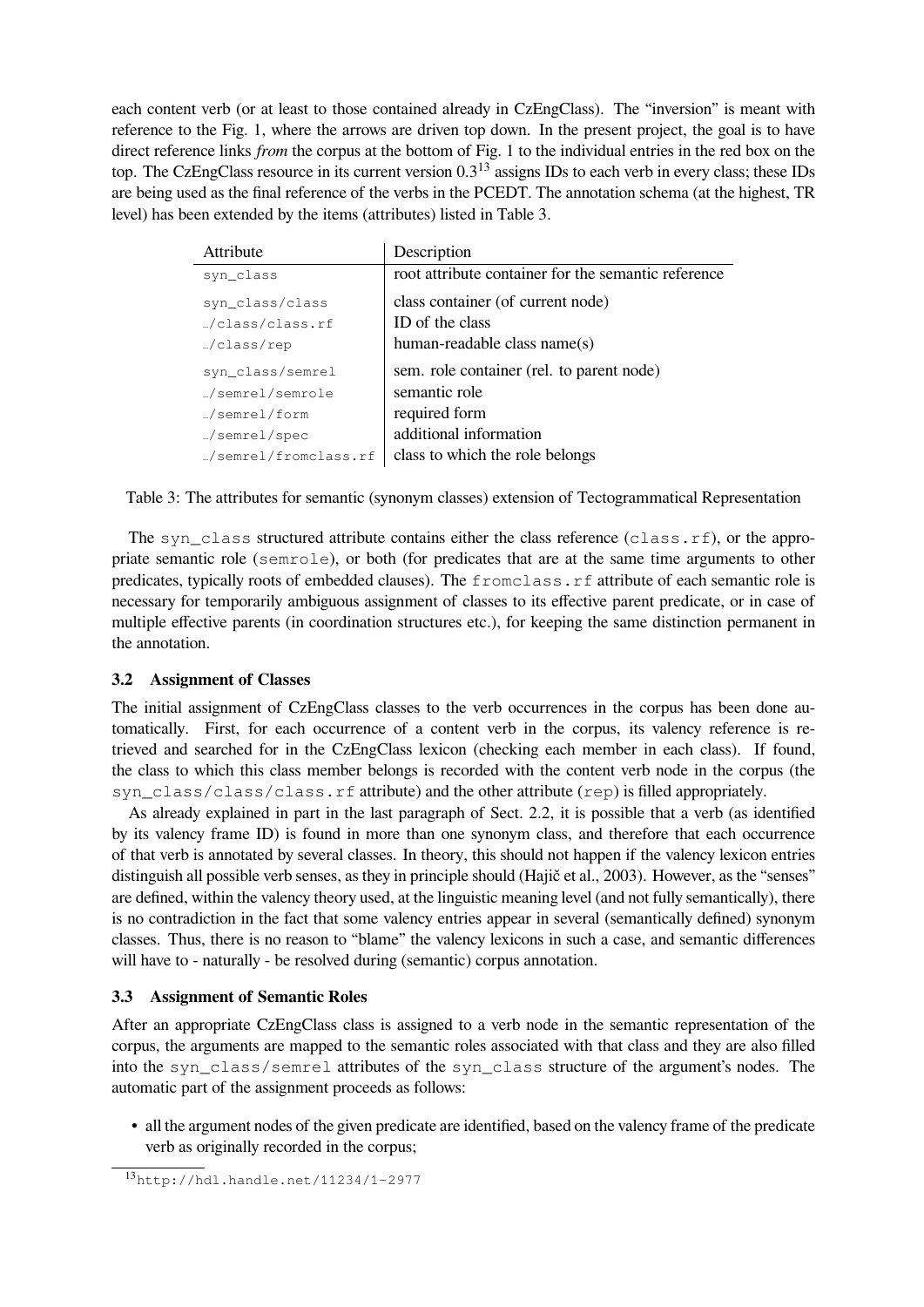- the functor of every identified argument node is assigned the appropriate semantic role based on the CzEngClass lexicon mapping of semantic roles to arguments for the appropriate verb (class member) entry;
- the role, the form, additional information and ID of the class to which the semantic role belongs are stored in the syn\_class/semrel attributes of the appropriate argument node.

This process might not, however, lead to all roles being represented in the corpus. For roles that are - for the given predicate (class member) - not mapped to any argument, it is necessary to introduce a new node in the semantic representation. This concerns roles mapped to pseudo-functors  $\#$ sb,  $\#$ sth, and  $\#$ any. In those cases, this new node gets a special "lemma" #SitRef ("situational reference"), its (pseudo-)functor is copied from the CzEngClass mapping and its semantic role is filled into this node's syn\_class attributes. Similarly, for optional arguments or free modifications (adjuncts) listed in the CzEngClass entry mappings (for the given verb) which have not been found in the TR of the sentence in the corpus, a new artificial node is inserted. This node gets also the #SitRef "lemma", the appropriate functor based on the CzEngClass mapping, and the corresponding semantic role; all filled into this new node's syn\_class attributes. This is similar to the approach to implicit semantic roles ("Null Instantiations") described in (Ruppenhofer et al., 2009); the difference is that in our approach, licensing of such elements is based strictly on the set of roles assigned to the class (not on English - or any other language's - grammar, given that we aim at multilingual classes). Also, we do not distinguish types of such situational references (indefinite, definite, ...) and defer this to the future process of discourse-based linking of the #SitRef to their referents, again without taking (grammatical) licensing into account; existence of a link will then correspond to definite null instantiations.

The #SitRef nodes are not created when two (or more) mappings exist for a given semantic role, and not every functor from these mappings is found in the corpus sentence representation. In such a case, only those present in the corpus are assigned a semantic role from the CzEngClass entry, and no new nodes are created.

However, if, for a given semantic role, no node in the corpus exists to which it is mapped in the CzEng-Class lexicon, only one #SitRef node is created, namely the one corresponding to the functor with the highest precedence, where precedence is heuristically defined in the following way:

- core arguments in the order ACT, PAT, ADDR, EFF and ORIG;
- free modifications in the order BEN, SUBS, RCMP, MANN, LOC, TWHEN, DIR3, CAUS, AIM;
- all other free modifications in alphabetical order.

In the case of repeated free modifications in the corpus, only the first one (leftmost) is assigned the appropriate mapped semantic role.

## **4 Properties of the Enriched Corpus**

After the automatic assignment of the "inverted" references, statistics have been collected. For certain configurations, examples have been extracted and an initial manual inspection performed.

#### **4.1 Basic Statistics**

About 50% of verbs annotated with the original valency lexicon entry in the corpus have received a CzEng-Class ID (67,733 out of 130,079 on the English side and 48,445 out of 118,029 on the Czech side).

However, only 33,005 English (32,560 Czech) verbs are aligned with a Czech (English) verb found in CzEngClass.<sup>14</sup> In conclusion, the coverage of the corpus by the current version of CzEngClass is about half of the corpus in terms of independent coverage of its Czech and English side, but only slightly above 25% when also the bilingual alignment is taken into account.

Up to five classes have been assigned to a single verb node in the corpus; i.e., there are verbs (verb senses) in both Czech and English that appear in (up to) five CzEngClass synonym classes. While the 1:1 alignment

<sup>&</sup>lt;sup>14</sup>The asymmetry between the two last numbers is due to non-1:1 verb alignments.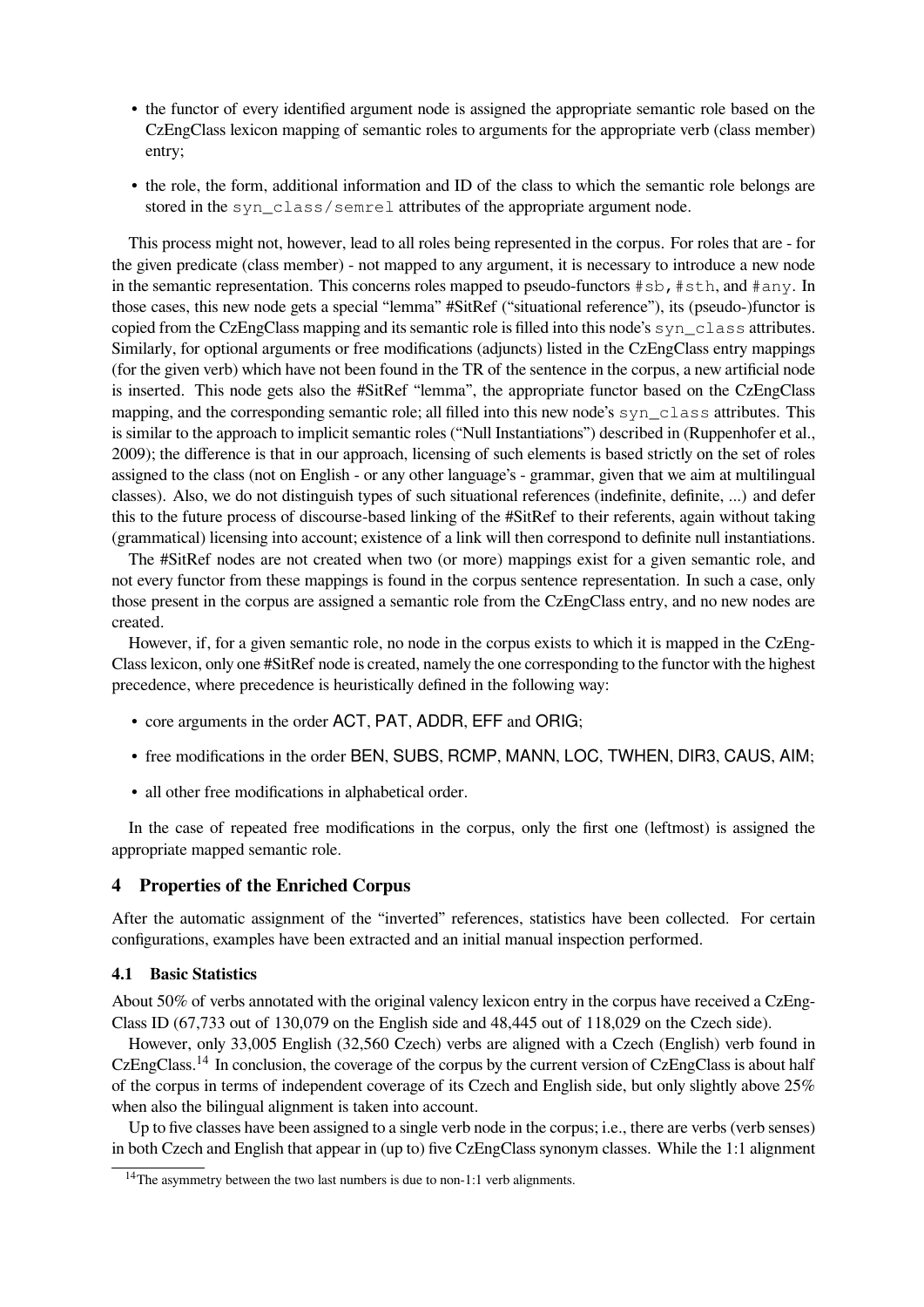prevails (in about one third of the cases where the aligned verbs are both found in CzEngClass), there are nontrivial numbers of occurrences of a 2:2, 1:2, 2:1, 3:2 etc. alignments.

Finally, of those 27,242 pairs aligned n:n (only 1:1, 2:2 and 3:3 alignments found), 21,050 CzEngClass class pairs fully matched between the two languages.

#### **4.2 Manual Inspection and Examples of Mismatch**

The fully matching pairs (i.e., those 21,050 matching pairs, or more precisely the 16,825 1:1-aligned full matches) are in fact what is to be expected, should the bilingual semantic synonym lexicon be "nice and clean." However, not unexpectedly, language(s) do(es) not behave that nicely. It is therefore interesting to investigate the other cases.

Manual inspection of the non-1:1, non-matching cases revealed the following:

- for any non-1:1 alignment, i.e., for cases when the Czech or English verb or both are in more than one class: either the classes should be merged (as is often the case, e.g., for the verbs of communication, as we have acknowledged in (Urešová et al., 2018b) while describing an independent manual annotation experiment), or the verb sense distinctions as represented by the valency frames in the PDT-Vallex and EngVallex lexicons, as used for the PCEDT corpus annotation, are too coarse-grained and should be split into more verb senses;
- for an 1:1 alignment where the classes do not match, there are two possible causes:
	- **–** the classes/alignments are plain wrong,
	- **–** or the alignment is (sort of) OK, but the original sentence has been translated too freely, reformulating the source text to the extent that synonymy between the two "corresponding" verbs does not hold as defined in the CzEngClass specifications (Urešová et al., 2018a).<sup>15</sup>

For example, the aligned verb pair *say - uvést* has been (in many sentences) assigned three classes on the English side and two of them at the Czech side; closer inspection shows that these are to be merged.<sup>16</sup>

Example of a non-matching 1:1 class alignment is the pair *suggest - ukázat*: each side has been assigned a different class. Closer inspection shows that the Czech verb has semantically two different meanings - one is close to *suggest*, and the other one corresponds to *prove, implicate, establish, demonstrate, ...* which suggests that two senses of the Czech verb *ukázat* should be established (pun intended).

We are leaving out the cases where the original alignment does not strictly pair verbs (e.g., the translation is not literal, nominalization has been used, alignment error).

#### **5 Manual Corrections**

After the automatic part of the semantic annotation process has been completed, manual effort is needed to disambiguate and correct it.

One hundred paired verb occurrences in the parallel corpus have been selected from section 00 of the PCEDT (continuously to have wider context available).<sup>17</sup> Only those aligned pairs that have been both automatically assigned at least one class have been considered. Out of these 100 pairs, i.e., 200 verb tokens (100 on the Czech side, 100 on the English side), 117 verb occurrences have been assigned multiple classes (up to 4 different ones), 48 in Czech and 69 in English. As a first step, these had to be manually disambiguated.

#### **5.1 Removing Duplicate Classes**

As it appears, many of the multiply assigned classes have in fact been the artifact of the CzEngClass lexicon construction - some classes are clearly duplicates and should have been merged. This concerns mostly the class *say - říci*, which is in fact assigned (to various verbs occurring in the corpus) in almost half the

<sup>&</sup>lt;sup>15</sup>In fact, the translation could also be plain wrong, but we have not found such a case.

<sup>&</sup>lt;sup>16</sup>It should be noted that the reason for having very similar classes that in fact should be just one class (i.e. to be merged in the process) is merely the way the classes have been created: each has been seeded by a randomly chosen verb, but some could have been synonyms, which could only be revealed later by the annotation process as described in (Urešová et al., 2018b) and here.

 $17$ Files wsj0006 to wsj0020.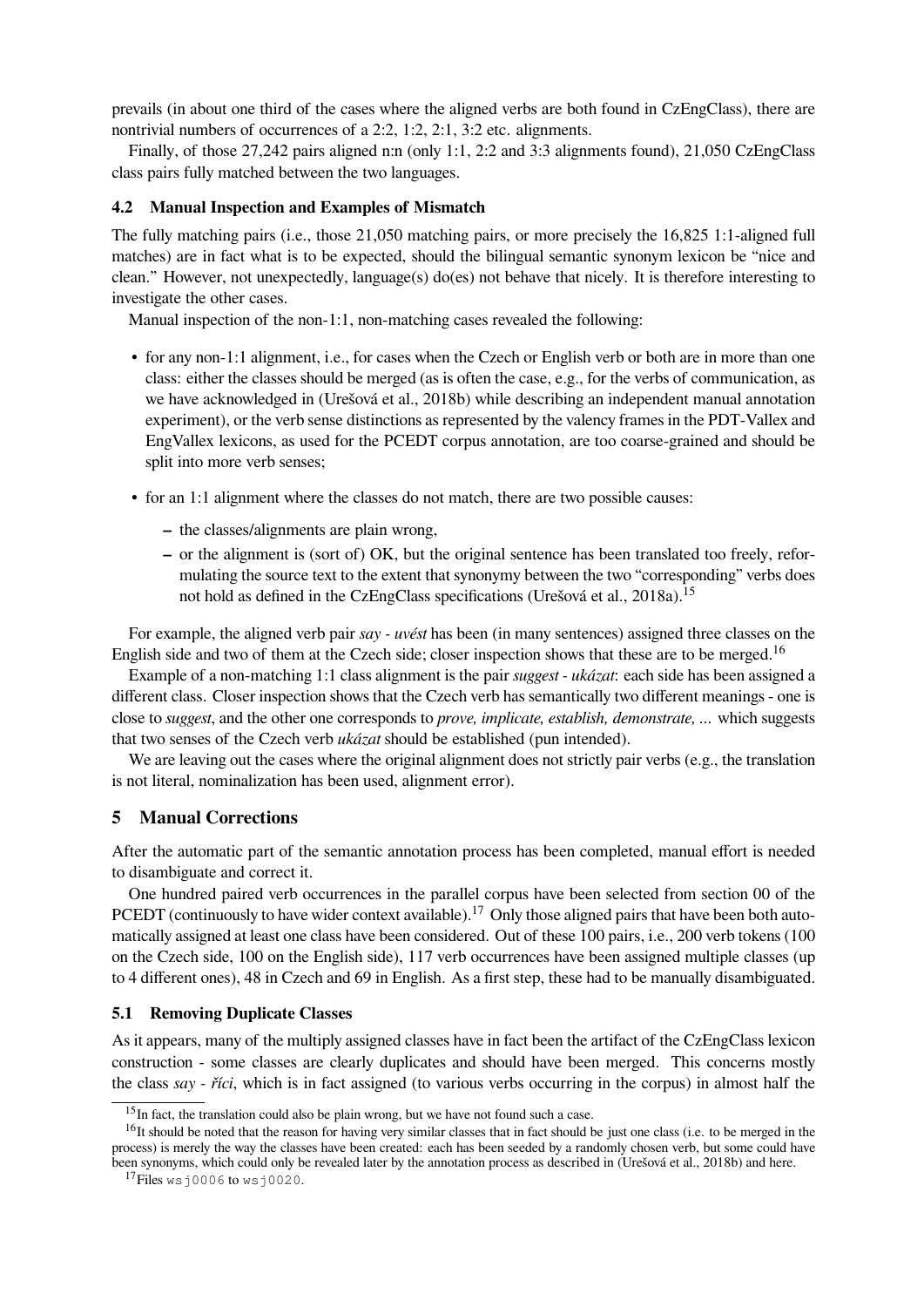sentence pairs (46 out of the 100 pairs). The other class identified for such a merge in the lexicon is *require - vyžadovat*. After removing such duplicates, there remained 27 Czech and 60 English verb occurrences to manually disambiguate.

## **5.2 Manual Class Disambiguation**

After the remaining 27 Czech and 60 English verbs have been disambiguated, statistics on the type of the disambiguation have been collected (Table 4).<sup>18</sup>

| Disambiguation type:   More specific   More general   Competing |                |                |          |
|-----------------------------------------------------------------|----------------|----------------|----------|
|                                                                 | class selected | class selected | selected |
| Czech                                                           |                |                |          |
| English                                                         | 51             |                |          |
| Total                                                           | 64             |                |          |

Table 4: Statistics on manual class disambiguation results, by type

Closer inspection shows the following:

- most of the English cases where more specific meaning has been selected applies to the verb *say*, which appears both in the class *say - říci* as well as in the more general class *talk - mluvit*. 19
- other examples where the more specific class has been selected are the classes *offer nabídnout* and *provide - poskytnout*, which share, e.g., the verb *offer* itself, used in two different contexts: if the entity offered is a true offer which can be refused, it belongs to the more general class *offer - nabídnout*, whereas if the offer also means that it has to be 'accepted' unconditionally, then it has to be annotated by the class *provide - poskytnout*, as in: *"[it] is the second incentive plan the magazine has offered advertisers in three years"*20, where the advertisers have no choice but to use this new plan (if they want to advertise in this particular magazine).
- examples of where the more general class of competing classes in a hierarchical relation is *pay platit* vs. *repay - splatit*; these classes share a number of verbs, but depending on context, the more specific or the more general class must be selected. In the sentence *"... to pay for the plant"*<sup>21</sup> the more general interpretation has been selected, since not even the textual context (discourse) makes it clear whether this payment is a "simple" payment, or a repayment of a loan or similar debt.<sup>22</sup>
- an example of a selection among competing classes, where no hierarchy among them could be identified, are the following three classes, found three times in the annotated sample: *expect - čekat* (something from somebody), *anticipate - předpokládat* and *predict - předpovídat*, which share the verbs *expect, suppose, believe, očekávat, čekat* and others. While these verbs share valency frames across usages and interpretations, they are used in non-synonymous contexts - expecting (that someone does something which he/she should do or is planned to do) is not the same as predicting/forecasting (that something happens) and that is in turn not the same as anticipating (that something I believe happens actually happens). However, in this case no hierarchy could be determined among these classes.

<sup>&</sup>lt;sup>18</sup>The purpose of this experiment was to find interesting cases, as opposed to measuring statistical variables such as interannotator agreement, for which there was not enough data. For larger but simpler annotation sample and its evaluation, see (Urešová et al., 2018b).

<sup>&</sup>lt;sup>19</sup>There is no explicit hierarchy recorded in the CzEngClass lexicon yet, but the analysis of (not only) the ambiguous cases clearly shows that there must be one to be taken into account in the future.

<sup>20</sup>File wsj0012, sentence 2

<sup>&</sup>lt;sup>21</sup>File wsj0015, sentence 3

<sup>22</sup>The actual full sentence reads: *"In a disputed 1985 ruling, The Commerce Commission said Commonwealth Edison could raise its electricity rates by \$49 million to pay for the plant."*; we might speculate that from the fact that the company is acquiring the plant *now* while rates can only be raised *in the future*, it follows that it has to borrow money now and *repay* those \$49 million later, but that would be reaching too much into the world knowledge and even then, one cannot exclude that the conditions of the contract will be different and no borrowing in fact occurs. In such cases, the rule that we have adopted reads "use the more general class if no clear evidence is found to opt for the more specific one".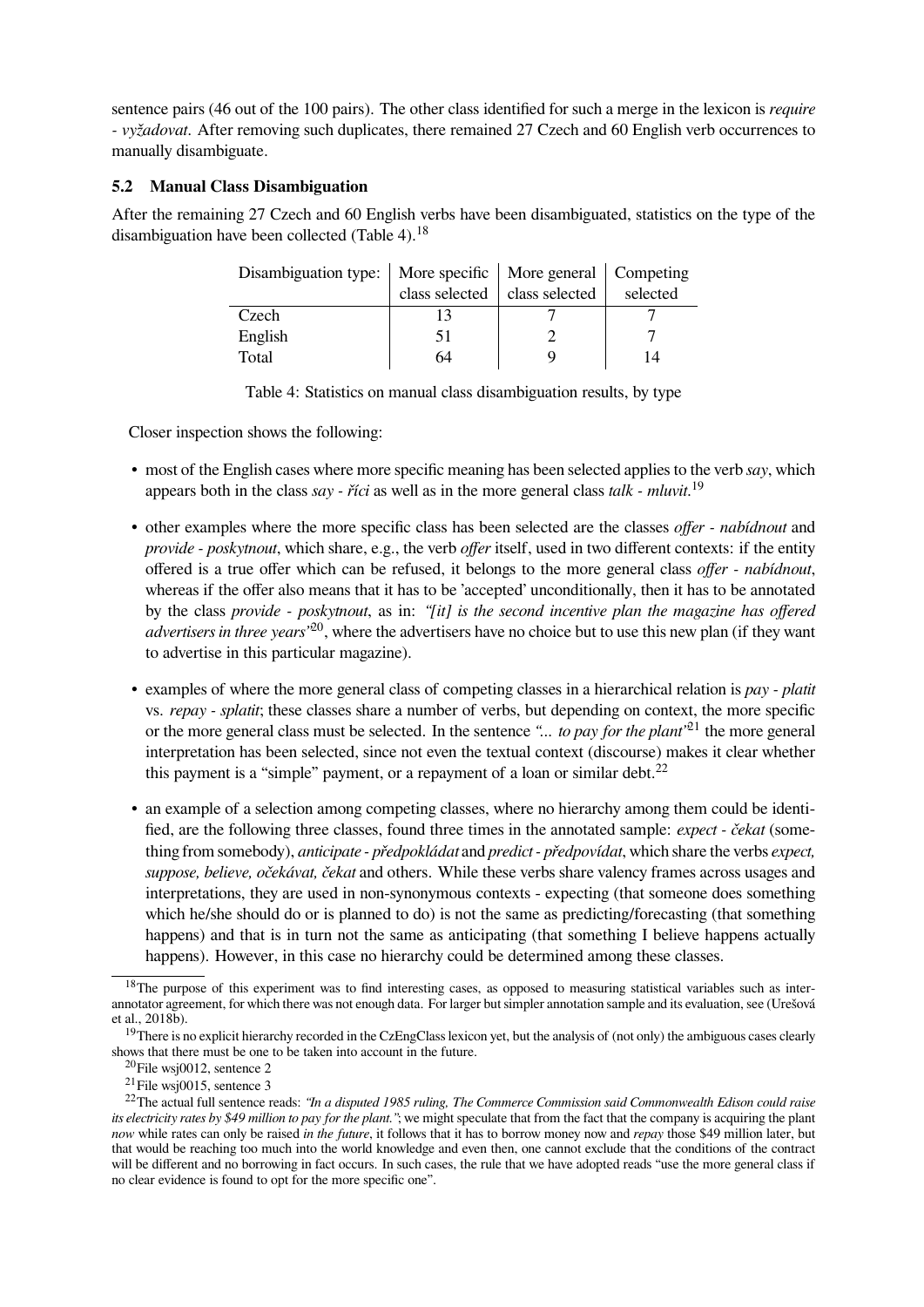The above points confirm, as already noted, that it will be practical to introduce a hierarchy into the (so far) flat list of classes in the CzEngClass lexicon. However, it seems that such a hierarchy will be slightly different than the one found e.g., in FrameNet, mainly because it will have no "container-only" classes (such as those found in FrameNet). The nodes in the "hierarchical tree" will be the classes themselves, and the tree will be used for guiding the annotation. We are leaving for future work to see if the evidence from the corpus annotation, as exemplified above, has any theoretical or methodological implications in the area of synonymy or lexical semantics in general.

## **5.3 Reassigning Semantic Roles**

In some cases, the automatic assignment of semantic roles based on the CzEngClass lexicon failed; out of the 100 predicated verb occurrences examined (corresponding to 290 pairs of dependent aligned nodes holding semantic roles), 21 displayed a problem (7.2%). After an inspection, we determined a few types of failures:

• structural splitting of a semantic role:

This is a typical case for verbs of communication, where one semantic role can be expressed either as one valency argument (typically as PATient) or as two valency arguments (typically split into PATient and EFFect): *Paul said that he is*.PAT-Information *a liar.* vs. *Paul said about him*.PAT-Information *that he is*.EFF-Information *a liar*.

• multiple structural expression of a semantic role:

Some semantic roles can be syntactically expressed in multiple ways that are not mirrored in the valency frame. This is partially due to the valency theory used for the Tectogrammatical Representation. For example, the semantic role "Speaker" can be structurally expressed in multiple ways, such as ACTor or LOCcation: *He*.ACT-Speaker *called him a liar.* vs. *In The New York Times*.LOC-Speaker, *he was called a liar*. 23

• semantic roles reassigned to other nodes (not directly dependent on verb); for example, in a sentence containing *"... expect regulatory approval"*, <sup>24</sup> the semantic role Source for the verb *expect* is the *regulatory body*, but since it syntactically depends on *approval*, and not on the verb *expect* itself, the automatic assignment of roles based on the valency to role mappings could not identify it correctly.

## **5.4 Situational Reference**

The newly introduced nodes identified by the "lemma" #SitRef are meant to be linked to the actual situational participant in the current sentence, or more likely somewhere else in the annotated document, much like textual co-reference is being marked in the tectogrammatical annotation of the corpus.<sup>25</sup> This situation appears not to be frequent, except for errors in the original annotation or in the underlying valency lexicons and for certain frequent verbs in classes with the Benefactive and Addressee roles. We are leaving this to the future work.<sup>26</sup>

#### **5.5 Example Annotation**

Figs. 2 to 5 show two (occurrences of) English verbs in the corpus, *say* and *expect*, both before and after the manual annotation as described in Sect. 3 and 5, for the sentence *"The thrift holding company* **said** *it* **expects** *to obtain regulatory approval and complete the transaction by year-end."* (File wsj0006, sentence 2).

In these Figures, the underlying section of the deep dependency tree as originally annotated using the tectogrammatical representation specification is shown in gray and node labels (lemma, functor) in black.

<sup>&</sup>lt;sup>23</sup>Although one can consider to use two different labels for one semantic role distinguishing the animacy here (Speaker vs. Medium), due to a similar phenomenon occurring at other verbs and synonymous classes the authors decided to keep only one label and in sentences like *NYT* .ACT *called him a liar*, the ACTor is still labeled as Speaker and not Medium.

 $^{24}$ File wsj0015, sentence 23

<sup>&</sup>lt;sup>25</sup>Unless they were reassigned in one of the previous steps of the manual revisions of the corpus.

<sup>&</sup>lt;sup>26</sup>For the purpose of the experiment described here, the #SitRef nodes have not been part of the evaluation.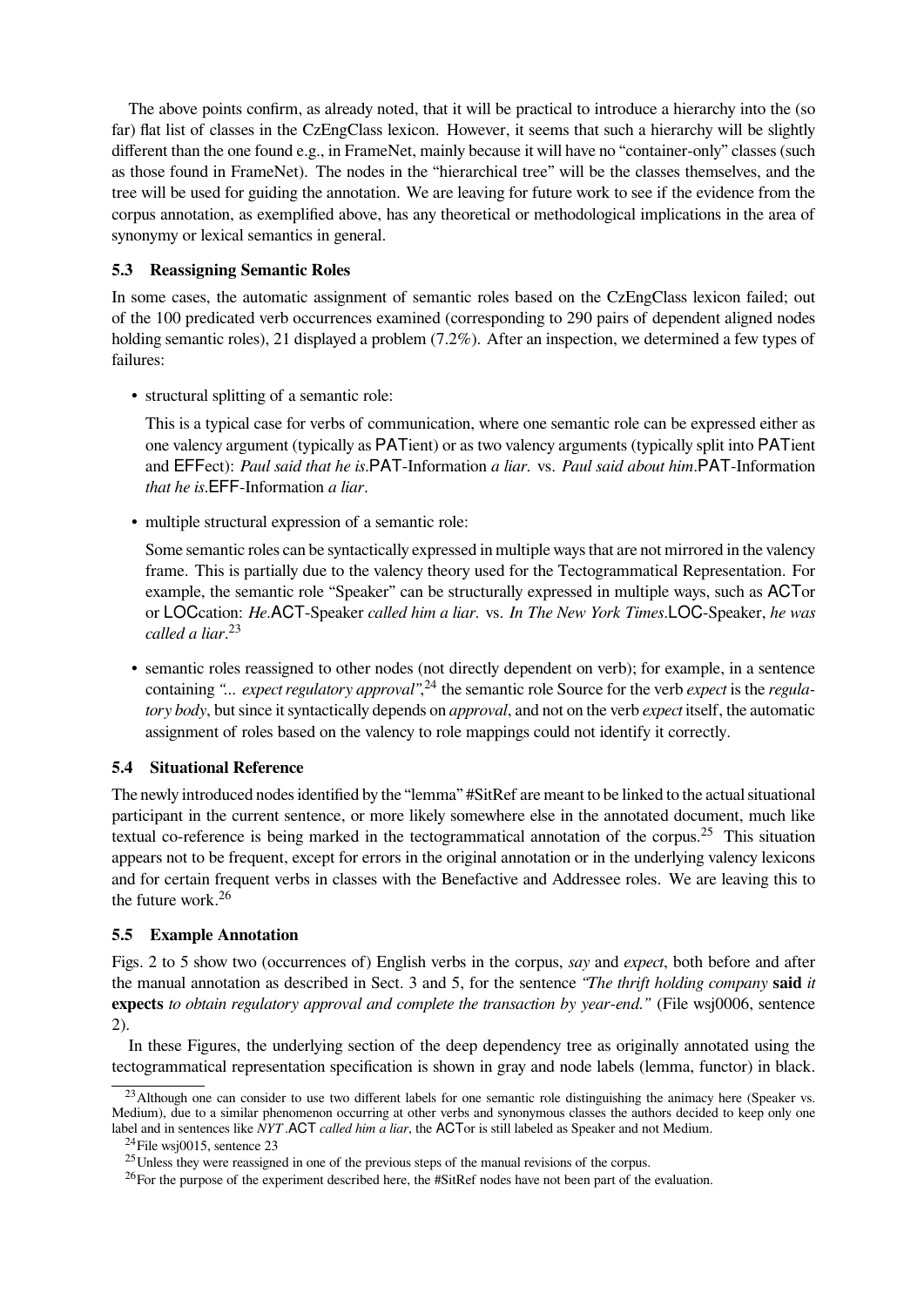Blue and brown arrows show textual and grammatical coreference links. The CO label suffix denotes parts of coordinated structure. The most relevant for the discussion here are the red and green node attributes: the classes assigned by the CzEngClass lexicon are in red, and the semantic roles are in green (please note that the semantic roles are complemented by the class identifier, also in green, to determine to which class this role belongs in case of multiple classes assigned to their parent verb node).



Figure 2: Automatic assignment of classes to *say* - ambiguity between classes 31 and 61



Figure 3: The verb *say* after disambiguation - class 61 and its roles selected

Figures 2 and 3 show a simple case where it was sufficient to disambiguate the appropriate class assigned automatically to the verb *say* in the example sentence, based on CzEngClass lexicon. Class 31 (*talk*) does not fit since the embedded clause is not just a topic, but a full information conveyed. Once disambiguated, the roles fit correctly.

Figures 4 and 5 show the more complex case of *expect*. First, there are three synonym classes to disambiguate: 2 (*expect*), 92 (*await*) and 93 (*assume*); the correct one in this case is class 2 (*expect*). For roles, it is necessary to link the newly generated #SitRef node to its (cognitive) antecedent, which is the *regulator*.

## **6 Conclusions and Future Work**

We have described an experiment that enriched an existing annotated corpus by verb synonym classes, using a preliminary version of the CzEngClass lexicon. Even after the full lexicon is available, it is however expected that even the approx. half of the corpus (if the percentages from Sect. 4.1 can be extrapolated) which could have been automatically pre-annotated with the CzEngClass entries will need some manual inspection.

The verbs and their translations will, naturally, be never perfectly 1:1 aligned; we have shown some of the reasons and examples in Sect. 4.2. Assuming the identified duplicate classes are removed from the lexicon, there is about one-quarter of verb occurrences on the Czech side that are ambiguously annotated and need manual disambiguation; on the English side, this number was higher (60 out of the 100 sample occurrences), but this was due to a single verb - *say* - which might be perhaps tackled by introducing heuristics into the automatic pre-annotation procedure (e.g., select the class assigned on the Czech side if the aligned Czech verb is unambiguous and its class matches one of the English classes, possibly with additional restrictions).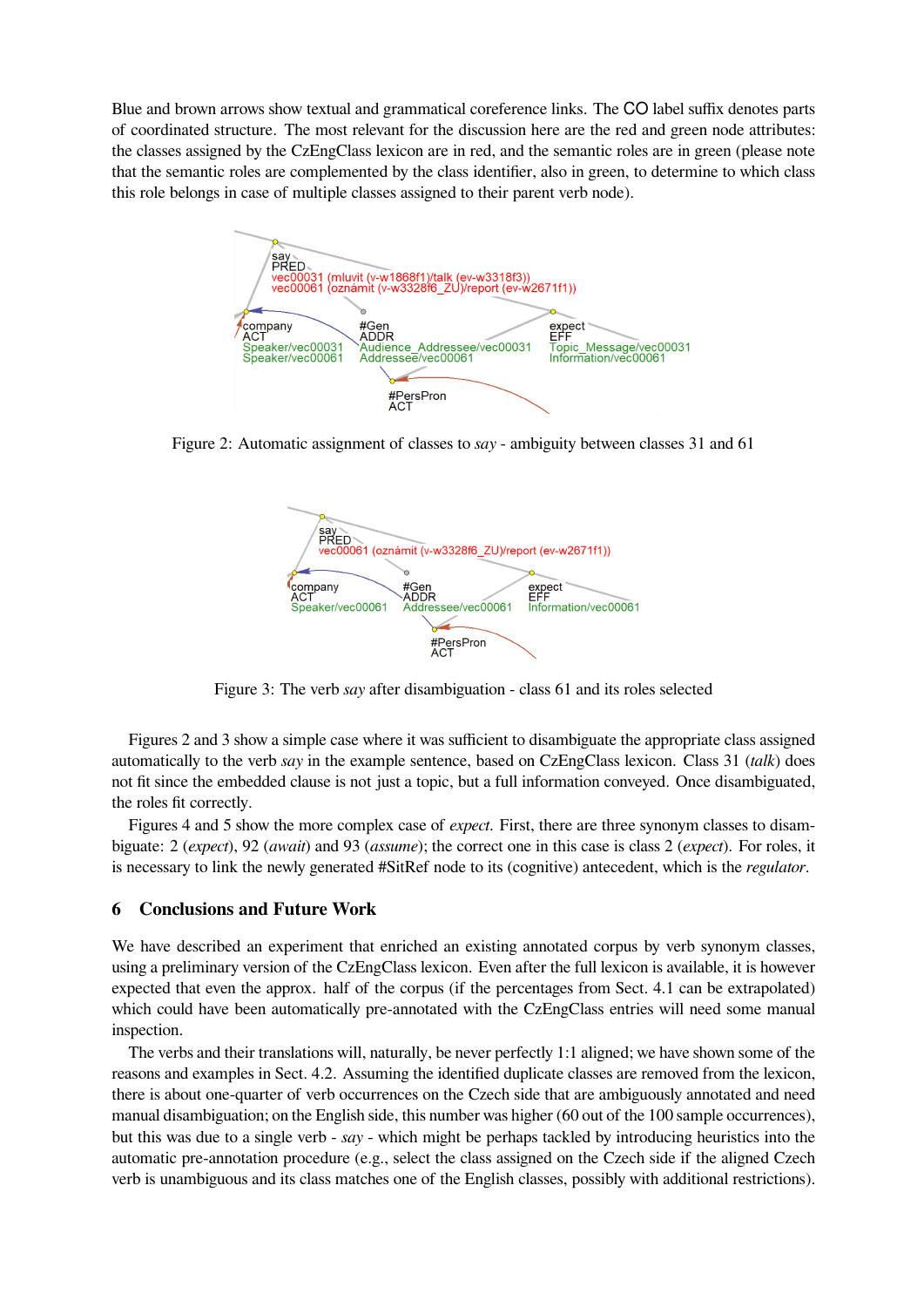

Figure 4: Automatic assignment of classes to *expect* - classes 2, 92 and 93



Figure 5: The verb *expect* after disambiguation - class 2 and its roles selected, #SitRef linked to *regulatory*

Similarly, the assignment of semantic roles to verb arguments and adjuncts as annotated in the corpus will need a manual pass. However, as the sample annotation has shown, the expected effort to correct errors in the semantic roles labeling part is relatively small - in the sample's 290 pre-assigned semantic roles, only 7.2% had to be corrected.

In the future, once the CzEngClass lexicon is published in full covering most, if not all, of the PCEDT corpus, the process described in Sect. 3 will be rerun, all the class alignments checked, and the resulting corpus will be published. This interlinked pair of resources will then be used for comparative lexicalsemantic studies (also thanks to the links to the external lexicons, such as FrameNet, VerbNet, PropBank and WordNet), for study of translation from the lexical equivalence and synonymy perspective, and for machine learning experiments, e.g., for automatically extending the verb class synonym lexicon, and eventually for fully automatic annotation of (mono-, bi- and multilingual) corpora.

## **Acknowledgements**

This work has been supported by the grant No. GA17-07313S of the Grant Agency of the Czech Republic. It uses resources hosted by the LINDAT/CLARIN (LINDAT/CLARIAH-CZ) Research Infrastructure, projects No. LM2015071 and LM2018101, supported by the Ministry of Education of the Czech Republic. Some of the resources have been also funded or co-funded by the European Commission through several projects of the 6*th* and the 7*th* Framework Programmes.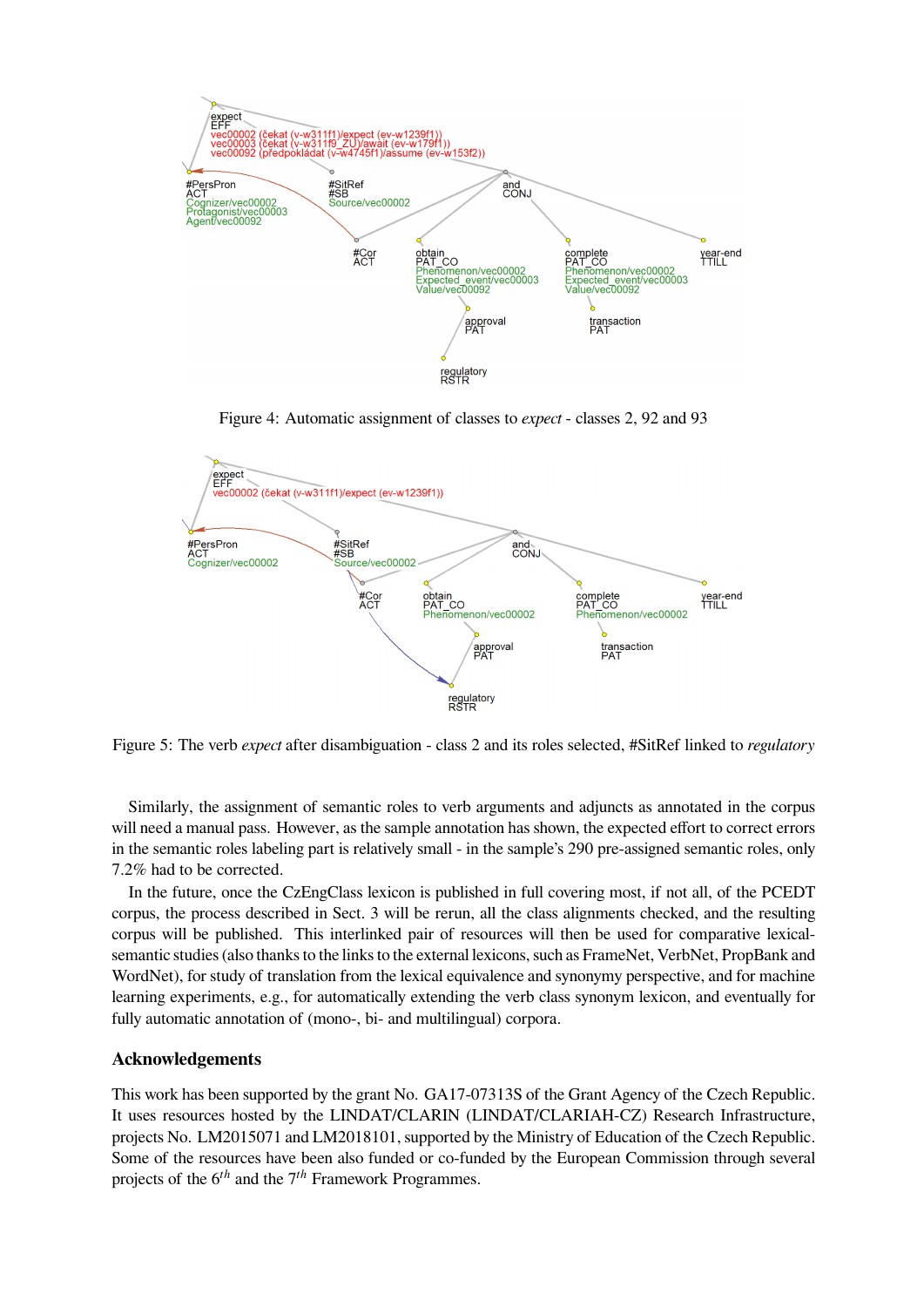#### **References**

- Collin F. Baker, Charles J. Fillmore, and John B. Lowe. 1998. The Berkeley FrameNet Project. In *Proceedings of the 36th Annual Meeting of the Association for Computational Linguistics and 17th International Conference on Computational Linguistics - Volume 1*, ACL '98, pages 86–90, Stroudsburg, PA, USA. Association for Computational Linguistics.
- Silvie Cinková, Eva Fučíková, Jana Šindlerová, and Jan Hajič. 2014. *EngVallex English Valency Lexicon*. LIN-DAT/CLARIN digital library. http://hdl.handle.net/11858/00-097C-0000-0023-4337-2.
- Silvie Cinková. 2006. From PropBank to EngValLex: adapting the PropBank-Lexicon to the valency theory of the functional generative description. In *Proceedings of LREC 2006, Genova, Italy*.
- Cecily Jill Duffield, Jena D. Hwang, Susan Windisch Brown, Dmitriy Dligach, Sarah E. Vieweg, Jenny Davis, and Martha Palmer. 2007. Criteria for the manual grouping of verb senses. In *Proceedings of the Linguistic Annotation Workshop*, LAW '07, pages 49–52, Stroudsburg, PA, USA. Association for Computational Linguistics.
- Christiane Fellbaum. 1998. *WordNet: An Electronic Lexical Database*. Language, Speech, and Communication. MIT Press, Cambridge, MA. 423 pp.
- Charles J. Fillmore. 1976. Frame semantics and the nature of language. *Annals of the New York Academy of Sciences: Conference on the Origin and Development of Language and Speech*, 280(1):20–32.
- Charles J. Fillmore, 1977. *Scenes-and-frames semantics*, chapter 3, page 55 79. Number 59 in Fundamental Studies in Computer Science. North Holland Publishing.
- Jan Hajič, Jarmila Panevová, Zdeňka Urešová, Alevtina Bémová, Veronika Kolářová, and Petr Pajas. 2003. PDT-VALLEX: Creating a Large-coverage Valency Lexicon for Treebank Annotation. In Erhard Nivre, Joakim//Hinrichs, editor, *Proceedings of The Second Workshop on Treebanks and Linguistic Theories*, volume 9 of *Mathematical Modeling in Physics, Engineering and Cognitive Sciences*, pages 57—68, Vaxjo, Sweden. Vaxjo University Press.
- Jan Hajič, Eva Hajičová, Jarmila Panevová, Petr Sgall, Ondřej Bojar, Silvie Cinková, Eva Fučíková, Marie Mikulová, Petr Pajas, Jan Popelka, Jiří Semecký, Jana Šindlerová, Jan Štěpánek, Josef Toman, Zdeňka Urešová, and Zdeněk Žabokrtský. 2012. Announcing prague czech-english dependency treebank 2.0. In *Proceedings of the 8th International Conference on Language Resources and Evaluation (LREC 2012)*, pages 3153–3160, İstanbul, Turkey. ELRA, European Language Resources Association.
- Jan Hajič, Eduard Bejček, Alevtina Bémová, Eva Buráňová, Eva Hajičová, Jiří Havelka, Petr Homola, Jiří Kárník, Václava Kettnerová, Natalia Klyueva, Veronika Kolářová, Lucie Kučová, Markéta Lopatková, Marie Mikulová, Jiří Mírovský, Anna Nedoluzhko, Petr Pajas, Jarmila Panevová, Lucie Poláková, Magdaléna Rysová, Petr Sgall, Johanka Spoustová, Pavel Straňák, Pavlína Synková, Magda Ševčíková, Jan Štěpánek, Zdeňka Urešová, Barbora Vidová Hladká, Daniel Zeman, Šárka Zikánová, and Zdeněk Žabokrtský. 2018. *Prague Dependency Treebank 3.5*. Charles University, Prague, Czech Republic. LINDAT/CLARIN digital library. http://hdl.handle. net/11234/1-2621.
- Jan Hajič, Jarmila Panevová, Eva Hajičová, Petr Sgall, Petr Pajas, Jan Štěpánek, Jiří Havelka, Marie Mikulová, Zdeněk Žabokrtský, Magda Ševčíková Razímová, and Zdeňka Urešová. 2006. *Prague Dependency Treebank 2.0*. LDC, Philadelphia, PA, USA. https://catalog.ldc.upenn.edu/LDC2006T01, Catalog No. LDC2006T01.
- Karin Kipper, Anna Korhonen, Neville Ryant, and Martha Palmer. 2006. Extending verbnet with novel verb classes. In *Proceedings of the Fifth International Conference on Language Resources and Evaluation (LREC'06)*, pages 1027– 1032, Genoa, Italy, May. European Language Resources Association (ELRA).
- George A. Miller. 1995. WordNet: A Lexical Database for English. *Commun. ACM*, 38(11):39–41, November.
- Martha Palmer, Daniel Gildea, and Paul Kingsbury. 2005. The Proposition Bank: An Annotated Corpus of Semantic Roles. *Computational Linguistics*, 31(1):71–106, March.
- Martha Palmer. 2009. SemLink: Linking PropBank, VerbNet and FrameNet. In *Proceedings of the Generative Lexicon Conference*, page 9 – 15.
- Jarmila Panevová. 1974. On verbal Frames in Functional Generative Description. *Prague Bulletin of Mathematical Linguistics*, 22:3–40.